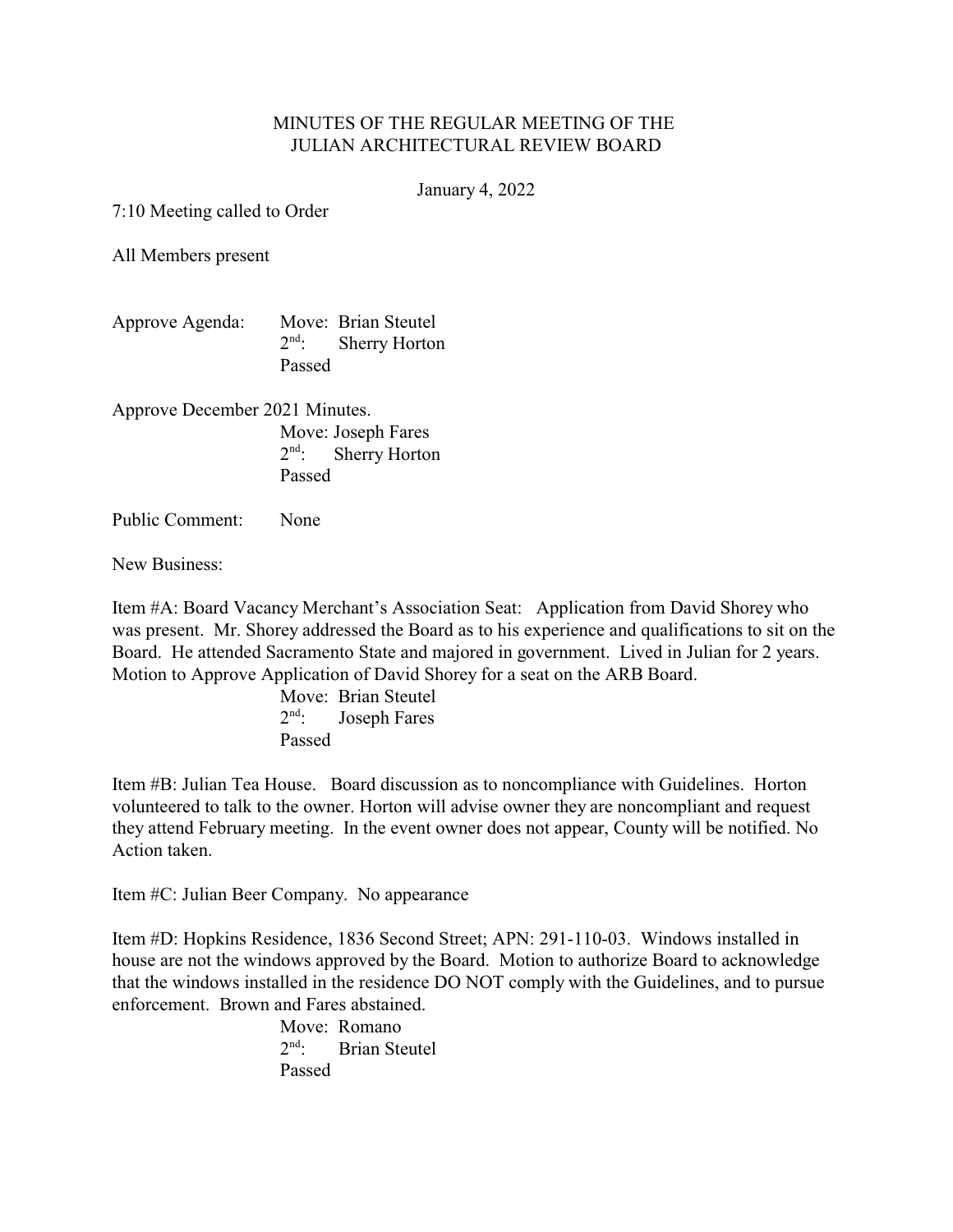Minutes, Regular Meeting of the ARB Board, January, 2022 Page 2

Item #E: Hildreth House. 2020 Third Street, Julian. Owner Adam Roark appeared. Owners submitted work plan to replace siding with historic looking siding, and to make facade improvements including replacement of windows and doors. Owners stated that they intend to replicate historic mouldings on facade, and to consult Guidelines for style and type of windows and doors, and for fencing. Owners also informed that the Sherwin Williams historic palate colors are generally acceptable. No Action Taken

Item #F: Herd Cabin Recreation Room. 2605 Lot A Road, Julian. APN: 291-023-25. Request for Site Plan Exemption. Item was referred by County Code Enforcement after Owner was found to have installed illegal bathroom and other improvements without permits. Owner is intending to convert the former shed into living space. After extensive discussion, the Board determined that it is not obligated to relieve Owner from the negative consequences of his decision to install unpermitted and illegal improvements. In addition, an exemption would deprive the Board of future jurisdiction over the property. Motion to DENY request for Site Plan Exemption.

> Move: Romano  $2<sup>nd</sup>$ : Fares Passed

Item #G: Julian Heritage Square.

Preliminary Plan of Julian Heritage Square submitted to the Board. Presenters request direction with reference to the plan's compliance with the Guidelines, and seek comments from the Board on the Preliminary design. Plan calls for a stage and stadium seating arrangement aligned in an east/west orientation with restroom buildings at the back of the lot.

Generally, the Board did not find the Preliminary Plan to be historic, and made many suggestions to the presenters as to how the Plan could comply with the Guidelines. Upon questioning, the presenters were unable to explain why the Plan called for the construction of a stage and seating. Specific comments:

Zerbe stated that because Julian did not have a town square, the Plan should at least try to resemble other squares in other historic towns. Such spaces had bandstands, gazebos, etc. The Plan submitted is too modern, and the rounded features in the Plan are not historic.

Brown stated that all of the historic buildings on Main Street and Washington Street are constructed at or near the sidewalk line. The historic look of the town site consists of buildings built at the sidewalk, especially at the main intersection. He suggested that the Plan include the construction of a historic building at the corner, which could house restrooms, or other purpose. The majority of the of Board agreed with the suggestion to construct a building on the corner of the intersection.

Fares stated that he agreed with Brown, and thinks it will maintain the historic aspects of the town with a building on the sidewalk line, and that the building should be moved to the front of the lot. He also stated that the alignment of the stage and seating is not conducive with the direction of the sun, and the construction of a corner building would help that problem.